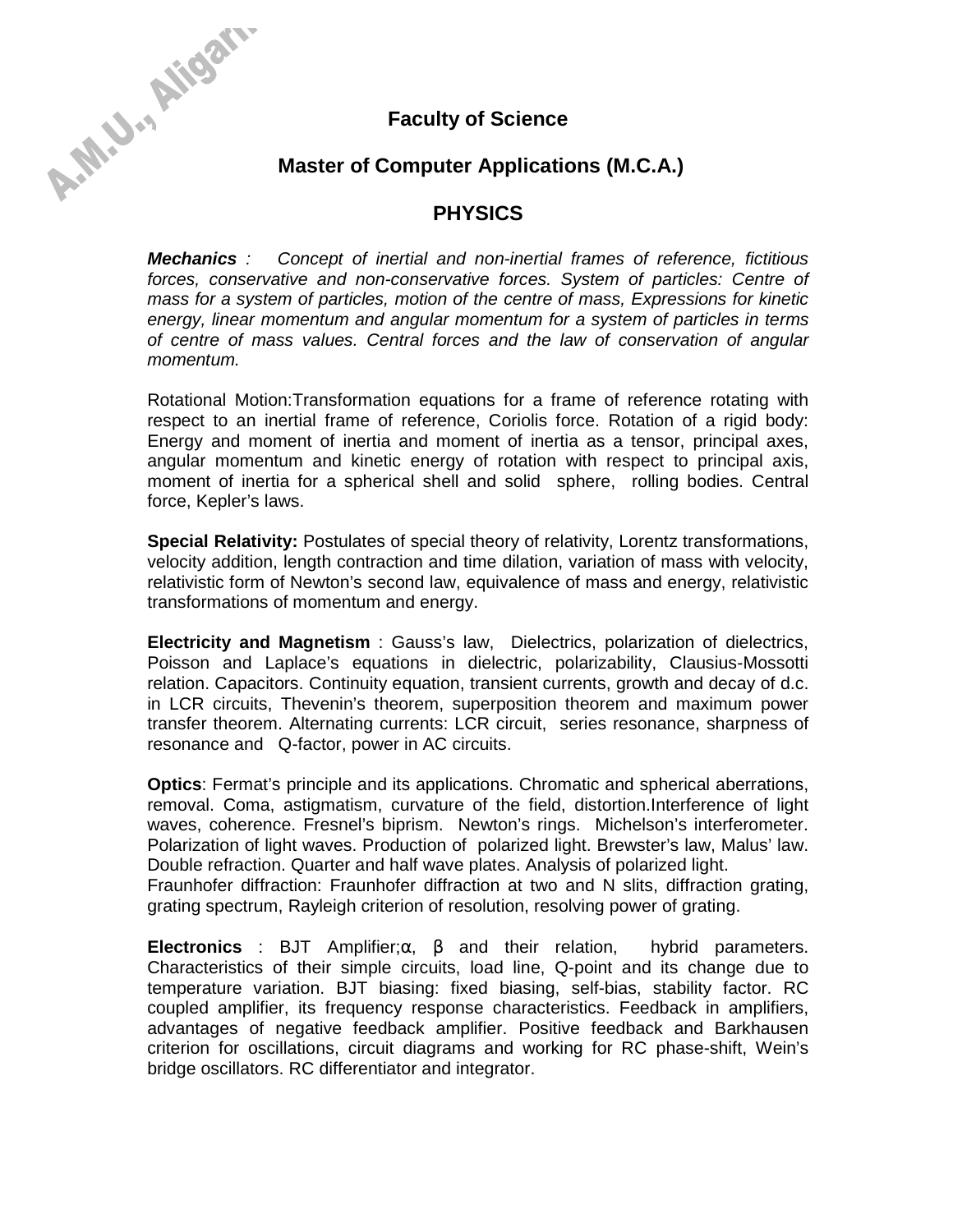**Mathematical Method** :Cauchy's integral theorem, Cauchy's integral formula, Taylor and Laurent series, Cauchy's residue theorem, Gradient, divergence and curl. Gauss's theorem, Green's theorem, Stoke's theorem.

Legendre function: The polynomial solution of the Legendre equation, the Legendre function of the second kind, the generating function, upper bound for  $|P_n(x)|$ , Rodrigues' formula, orthogonality relation. Associated Legendre functions and its orthogonality property. Laguerre functions.

#### **Modern Physics** :

Black body radiation experiment and Planck's hypothesis, Photoelectric effect, Compton effect, Wave function and its simple properties.

Alpha-particle scattering experiment, Rutherford's model of atom; Bohr model, energy levels hydrogen spectrum.

Composition and size of nucleus, atomic masses.

Radioactivity – alpha, beta and gamma particles and their properties, Mass-energy relation, mass defect; binding energy per nucleon and its variation with mass number; nuclear fission, nuclear reactor, nuclear fusion.

Basic principle of a LASER, Properties of laser beam.

Crystalline and amorphous structure: Lattice, basis, primitive cell, unit cell, Bravais Lattices, common crystal structures, Bragg's law.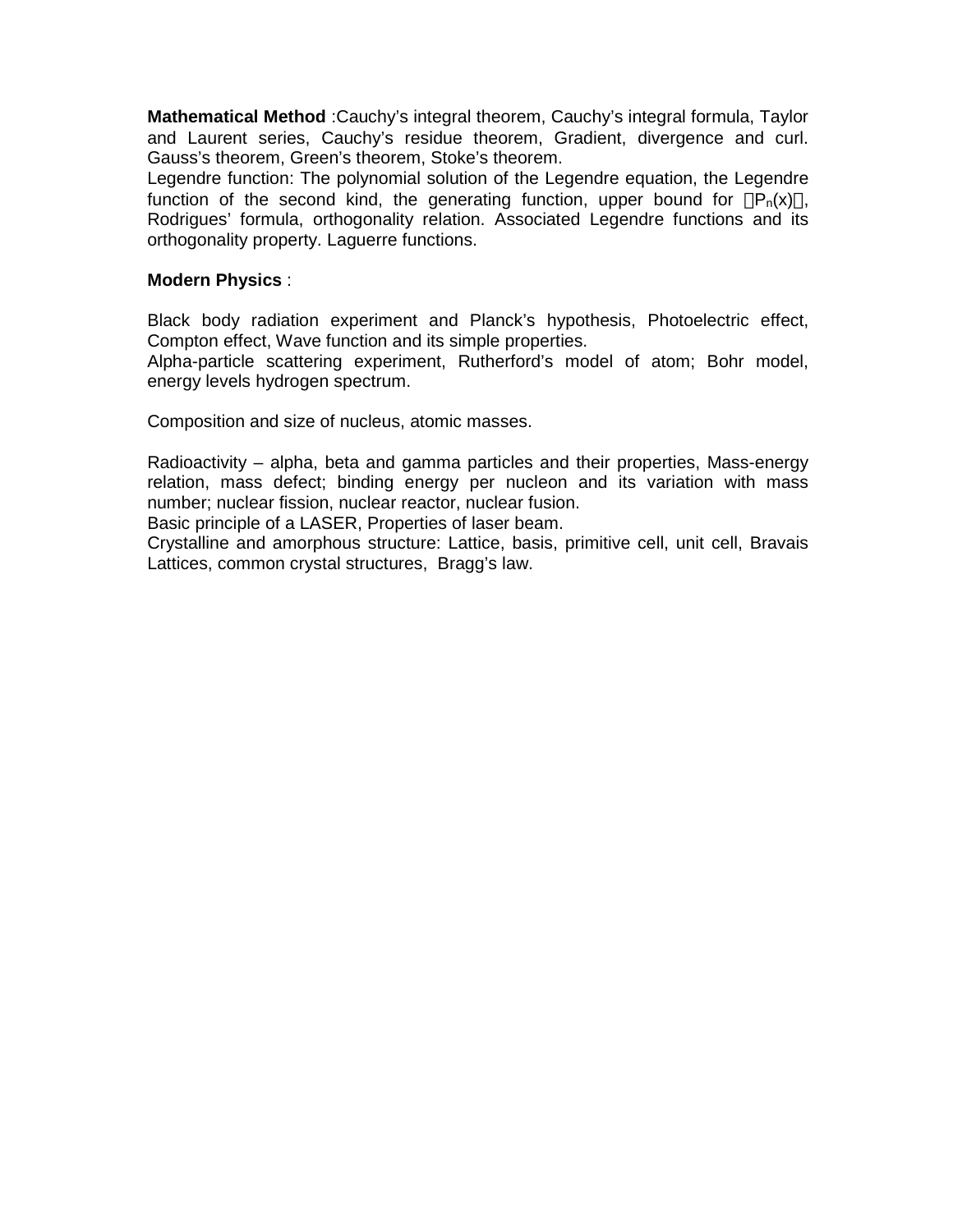## **MATHEMATICS**

### **SYLLABUS FOR M.C.A. ENTRANCE**

#### **Calculus**

Successive differentiation: Derivatives of higher order, nth derivative of well-known functions, Leibnitz's theorem (without proof). Expansion of functions, Maclaurin's theorem and Taylor's theorem (without proof), Indeterminate forms:  $\frac{0}{\rho}$ ,  $\frac{\infty}{\infty}$ , 0 x  $\infty$ ,  $\infty$  – $\infty$ , and  $0^0$ ,  $1^{\infty}$ ,  $\omega^0$ . Asymptotes of the algebraic curves, parallel asymptotes, Asymptotes parallel to x-axis and y-axis.

Curvature: Angle between radius vector and tangent, derivative of arc length in cartesian, parametric and polar form, Calculation of curvature in cartesian, parametric and polar form. Radius of curvature in the three forms, Multiple points, convexity and concavity of a curve, points of inflexion, Tracing of cartesian curves, Idea of some well known polar curves, Functions of two or more variables, partial differential coefficients, Homogeneous functions, Euler's theorem on homogeneous functions.

Gamma functions, Integration of the type  $\int_{a}^{\pi} \sin^{m} x \cos^{n} x \, dx$ , Length of curves for cartesian, parametric and polar equations, Intrinsic equation from cartesian, parametric and polar equations, Volume and Surfaces of solids of revolution of cartesian, parametric and polar curves.

#### **Geometry**

General Equations, pair of straight line through origin, lines joining the origin to the intersection of a curve and a line. The conic section, Equation to a conic section.Intersection of a straight line and a conic.Equation of a tangent to a conic, Condition of tangency.Pair of tangents from a point.

Chord of contact of a pair of tangents to a conic. Pole and polar,Conjugate points. Conjugate lines. The condition of conjugacy.Chord with a given middle point. Centre of a conic and diameter. Equation of the conic when the origin is transferred to the centre. Conjugate diameters.

Change of rectangular axes without change of origin. Removal of xy-term.Invariants.Nature of conic, Summary.Tracing of Parabola, The asymptotes of hyperbola.Conjugate hyperbola. Asymptotes.The length and position of axes.Coordinate of foci.

Polar equation of a conic when focus is at the pole.Directrices, Tracing of the conic  $\frac{1}{r}$  = 1 + ecos $\theta$ . Equation of the Chord when the vectorial angles of the extremities are

given.Equation of the tangent at the point whose vectorial angle is α. Normal, Polar.Direction cosines of a line.Projection of a segment.Angles between two lines.Distance of a point from a line.Equation of a plane.Length of perpendicular from a point to a plane.Cylinder and its Equation.Right circular cylinder.Equation of a right circular cylinder.

Equation of a cone.Equation of a cone when the vertex is at the origin. Condition for general equation of second degree to represent a cone. Tangent plane to a cone, A property of the tangent plane to a cone. Condition of tangency.Reciprocal cone.Cone with three mutually perpendicular generators, Number of mutually perpendicular generators.

The standard equation of central conicoids.The tangent plane.Condition of tangency of a plane.Section with a given centre.Locus of the mid-points of a system of parallel chords.The Polar plane, Polar lines.Enveloping cone.

Classification of central conicoids.The Normal.Normals from given point. Conjugate diametral plane and diameters of Ellipsoid. Paraboloid (elliptic and hyperbolic).Tangent plane to a paraboloid.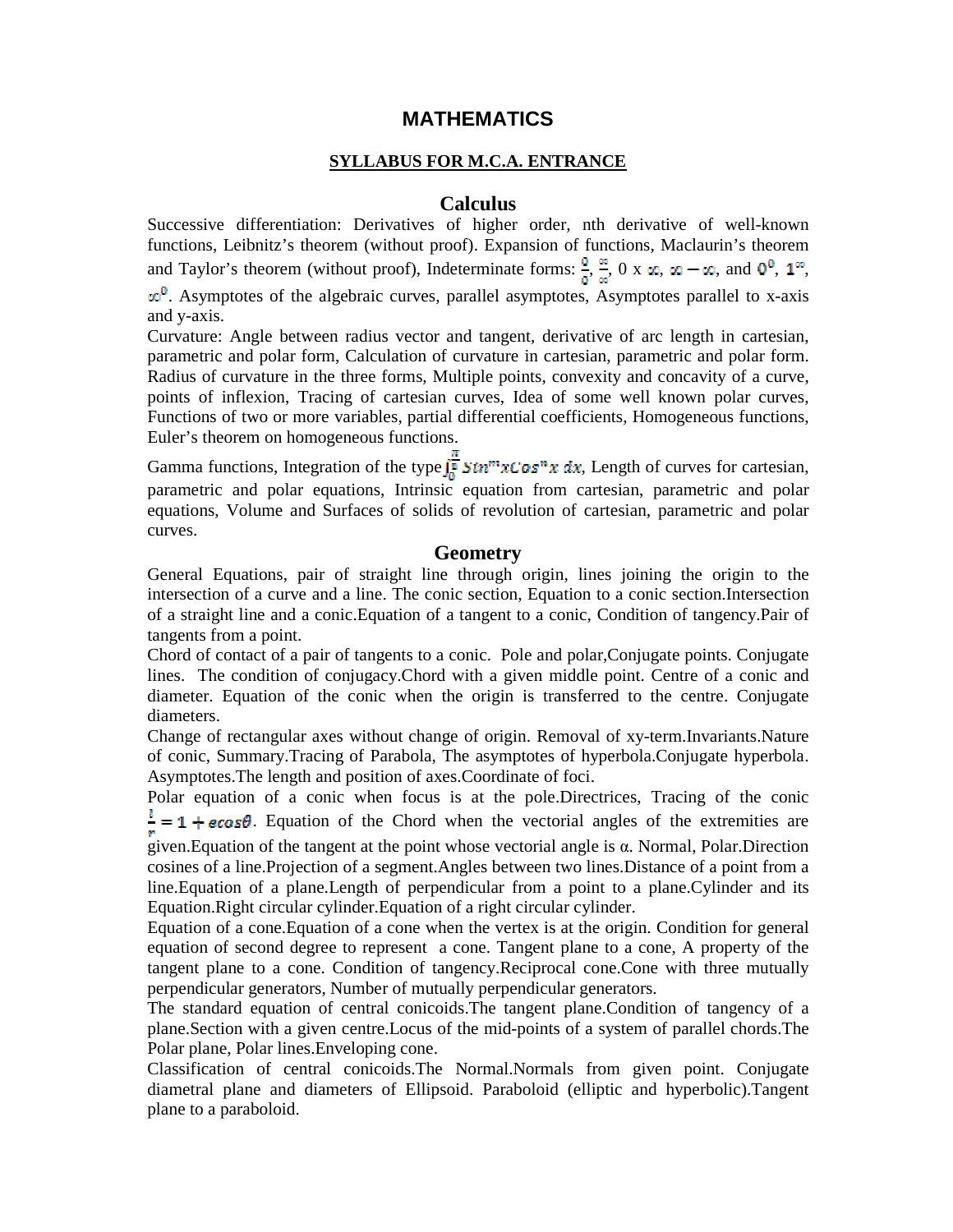#### **Numerical Analysis**

Absolute, relative and percentage errors, General error formula, Error in series approximation, Solution of algebraic and transcendental equations, The bisection and Regulafalsi method, Iteration methods namely, Newton-Raphson method, Generalized Newton's method, Solution of system of linear equations using direct methods such as matrix inversion, Gauss elimination and LU decomposition including some iteration methods namely, Jacobi and Gauss-Siedel methods, The algebraic eigen value problems using iterative and Householder methods.

Symbols of  $\Delta$ ,  $\nabla$ , E, E<sup>-1</sup>, D,  $\mu$  and  $\delta$  and their relations, Newton-Gregory Forward and Backward difference formulae, Gauss's, Stirling's and Bessel's formulae, Lagrange's formula, Divided Differences and their properties, Newton's general interpolation formula, Inverse interpolation formula and Interpolation with cubic splines.

Numerical Differentiation and Integration, Numerical differentiation of tabular and nontabular functions including error estimations, Numerical integration using Gauss quadrature formulae, Trapezoidal, Simpson's 1/3- and 3/8-Rule, Weddle's Rule and Newton-Cotes Formula including error estimation, Curve fitting and approximations, Least squares curve fitting procedures, Different types of approximations, Least squares polynomial approximation, Chebyshev polynomials and its application in various approximations.

Ordinary differential equations, Euler's and modified Euler's methods, Picard's method, Taylor series method, Runge-Kutta methods of 2<sup>nd</sup> and 4<sup>th</sup> order, Multi-step methods, Milne-Simpson method, Adam Bashforth-Moulton method, Boundary value problems using Finite Difference method.

#### **Differential Equations**

Exact differential equations.Integrating factors.Total differential equations.Differential equations of first order but not of first degree.Equations solvable for p, y and x. Clairaut's equations.Linear differential equations of order n. Homogeneous and non-homogeneous differential equations of order n with constant coefficients. Complementary functions. Different forms of particular integrals. Linear differential equations with non-constant coefficients.Reduction of order method.

The Cauchy-Euler's equation of order n.The Legendre's linear equation.Methods of undetermined coefficients and variation of parameters.Series solution of differential equations.Frobenius method.Different cases.

Bessel, Legendre and hypergeometric differential equations and their solutions.Simultaneous total different equations. Equations of the form  $dx/P=dy/Q=dz/R$ . Methods of grouping and multipliers. Solution of a system of linear differential equation with constant coefficients.An equivalent triangular system.Degenerate case.

Laplace transforms. Linearity of Laplace transforms. First shifting property. Table of Laplace transforms. Inverse Laplace transforms. Laplace transform of derivative and integrals. Unit step function and its Laplace transform. Second shifting property. Unit impulsive function and its Laplace transform. Convolution and periodic function theorems.Solution of linear differential equations with constant coefficients using Laplace transform methods.

Formation and solution of a partial differential equations.Equations easily integrable.Linear partial differential equations of first order.Non-linear partial differential equation of first order and their different forms.Charpit's method.

Homogeneous linear partial differential equations with constant coefficients.Different cases for complimentary functions and particular integrals.Non-homogeneous partial differential equations with constant coefficients.Classification of second order linear partial differential equations.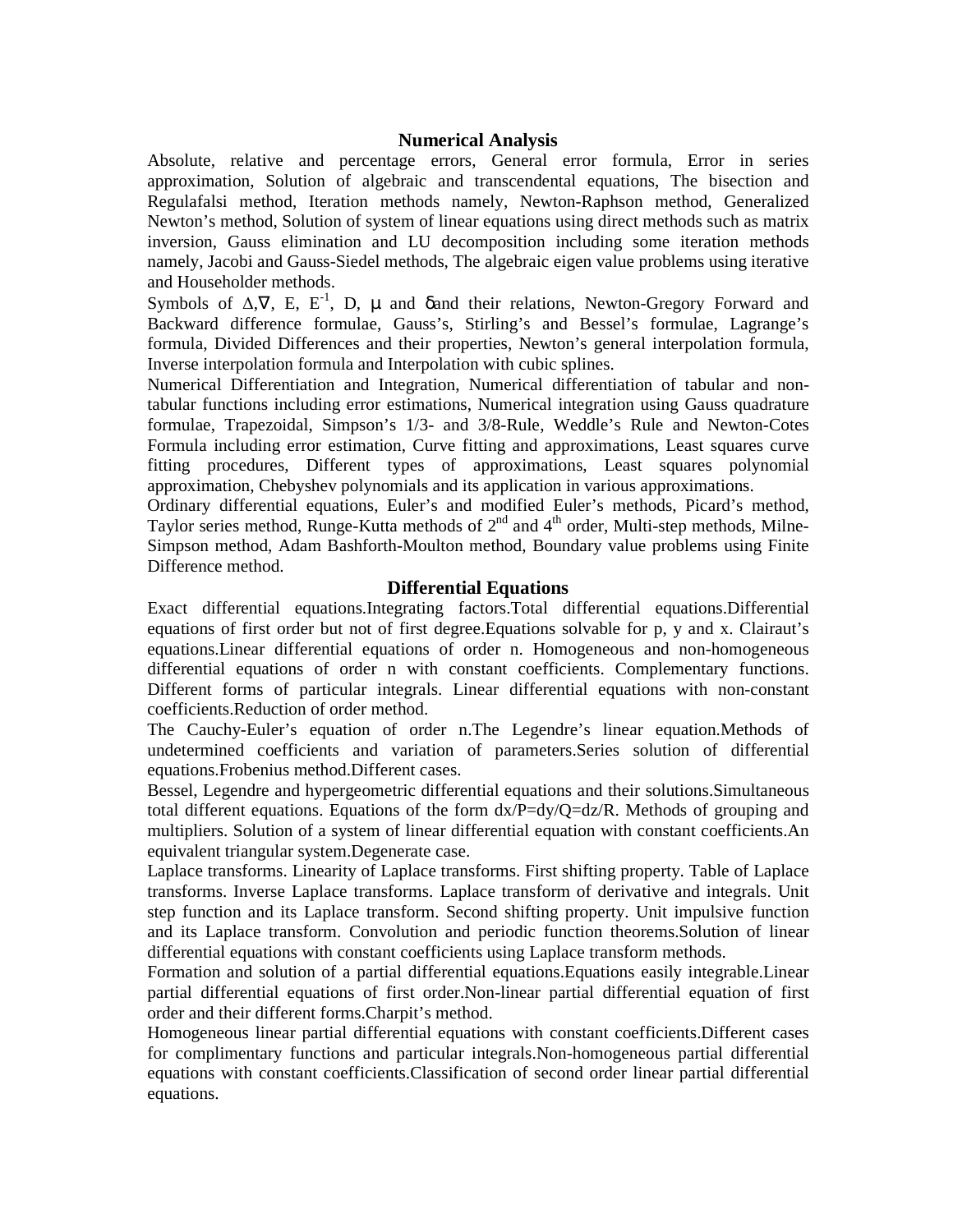Method of separation of variables.Fourier series.Even and odd functions and their Fourier series. Change of interval. Vibration of stretched string.One and two dimensional heat flow.Solution of Laplace equation in Cartesian and polar co-ordinates.

Variation of a functional.Variational problems.Euler's equations and its various cases.Externals. Functional depending on n unknown functions, Functionals depending on higher derivatives. Variational problems in parametric form.Isoperimetric problem.Canonical form of Euler's equation.Functionals depending on functions of several independent variables.Ostrogradsky's equation.

#### **Advanced Calculus**

Functions of several variables, Contour lines, Level curves and level surfaces, Limits and continuity for functions of two and more variables, Partial derivatives, Partial derivatives and continuity, Differentiability, The chain rule for functions of two and three variables.

Directional derivatives, Gradient vectors, Tangent planes, Linearization and differentials, Extreme values and saddle points, Local and absolute maxima / minima, The method of Lagrange multipliers (with one constraint only), Taylor's series for function of two variables, Partial derivatives with constrained variables.

Double integral over a rectangle region, Double integral as volume, Double integral over non rectangular regions, Fubini's Theorem, Area of a region in a plane, Transformation of double integral from Cartesian to polar co-ordinates and vice-versa, Spherical and cylindrical coordinates, Triple integral in Cartesian, Cylindrical and spherical co-ordinates.

Line integral, Gradient field, Green's Theorem in a plane, Evaluation of line integral using Green's Theorem, Surface Area, Surface integral, Strokes Theorem.

#### **Algebra**

Binary operations, definitions of Group, Ring and Field with examples, vector spaces, subspaces, span of a set, sum of subspaces, linear dependence and independence, dimension and basis, coordinates of a vector relative to the ordered basis, dimension theorem.

Linear transformation and its properties, range and kernel of a linear transformation, rank and nullity of linear transformation, rank-nullity theorem, inverse of linear transformation.

The vector space L(U,V) and its dimension, composition of linear transformations, matrix associated with a linear transformation, linear transformation associated with a matrix, matrix as a linear transformation and its rank and nullity.

Elementary row operations and row- reduced echelon form, inverse of a matrix through elementary row operation, solution of a system of linear equations, eigen-values, eigenvectors.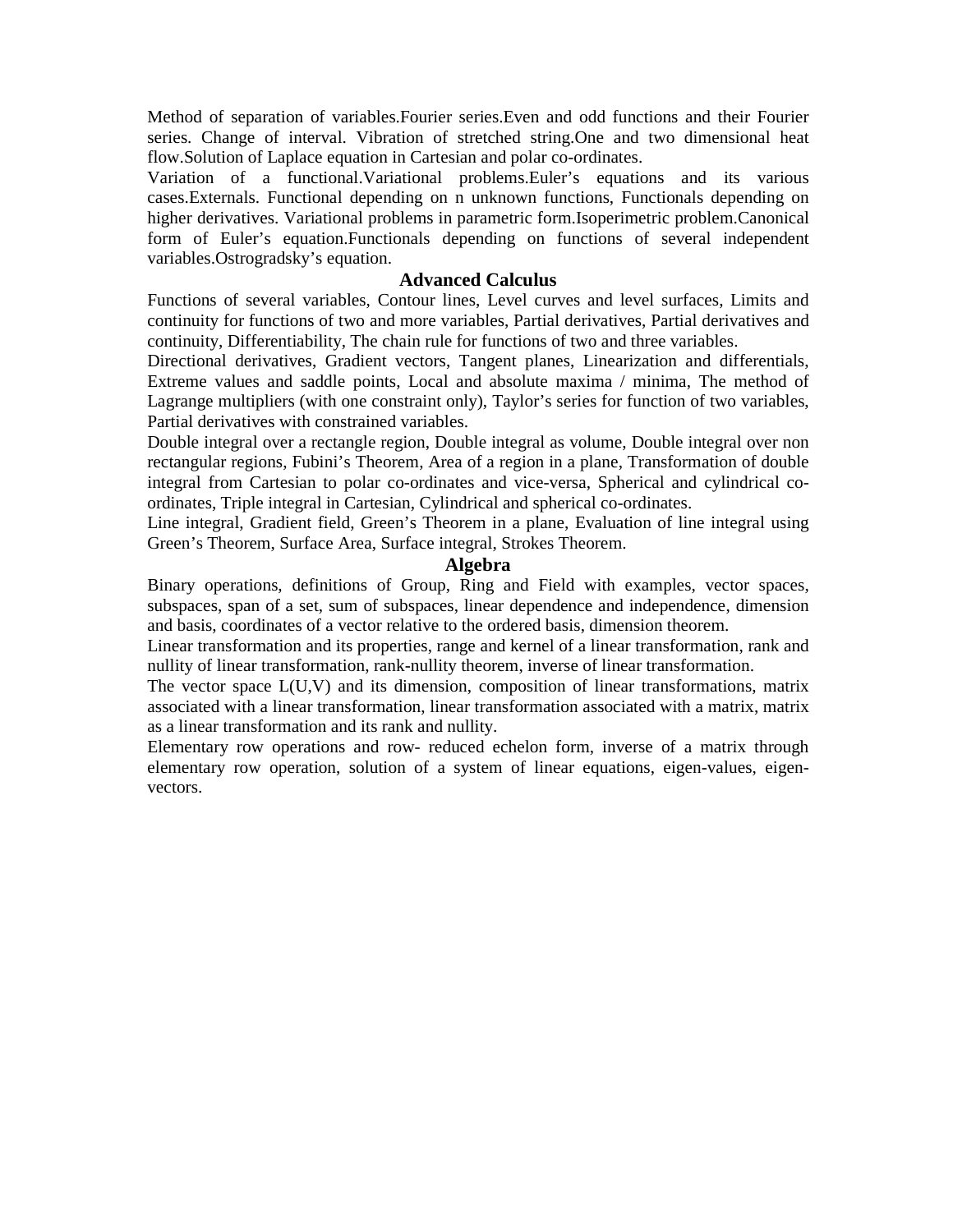## **Statistics**

**Descriptive Statistics** : Measures of central tendency, Dispersion, Skewnes and Kurtosis, Scatter diagram, Correlation coefficient, Rank correlation, Spearman's and Kendall's measures, Multiple correlations in three variables, Partial correlation in three variables, Regression lines, Regression coefficient and Principal of least squares and curve fitting.

**Probability Theory** : Definition of probability, Discrete and Continuous sample space, Events, Independent and Mutually Exclusive Events, Random Experiment, Conditional Probability, Baye's theorem and its application, Random Variables, mathematical expectation, Chesbyshev's inequality.

**Probability Distributions** : Uniform, Binomial, Poisson, Geometric, Hypergeometric, Normal Exponential Gamma and Beta Distribution, their means, variances and other properties

**Sampling Theory** : Concept of population and sampling, Census and sample survey, random sample, sample size, Non-sampling errors, Concept of bias and standard error of an estimate, sampling distributions, Tests of significance based on t, chi-square and F tests.

**Statistical Inference** : Requirements of a good estimator, Methods of estimation (MLE and method of moments), Interval Estimation. Testing of hypothesis, simple and composite hypothesis, Errors of first and second type and critical region.

**Design of Experiments and LPP** : ANOVA for one way and two way classifications, Principles of Design of Experiments, CRD, RBD and LSD, General LPP, Graphical and Simplex Method of Solving LPP.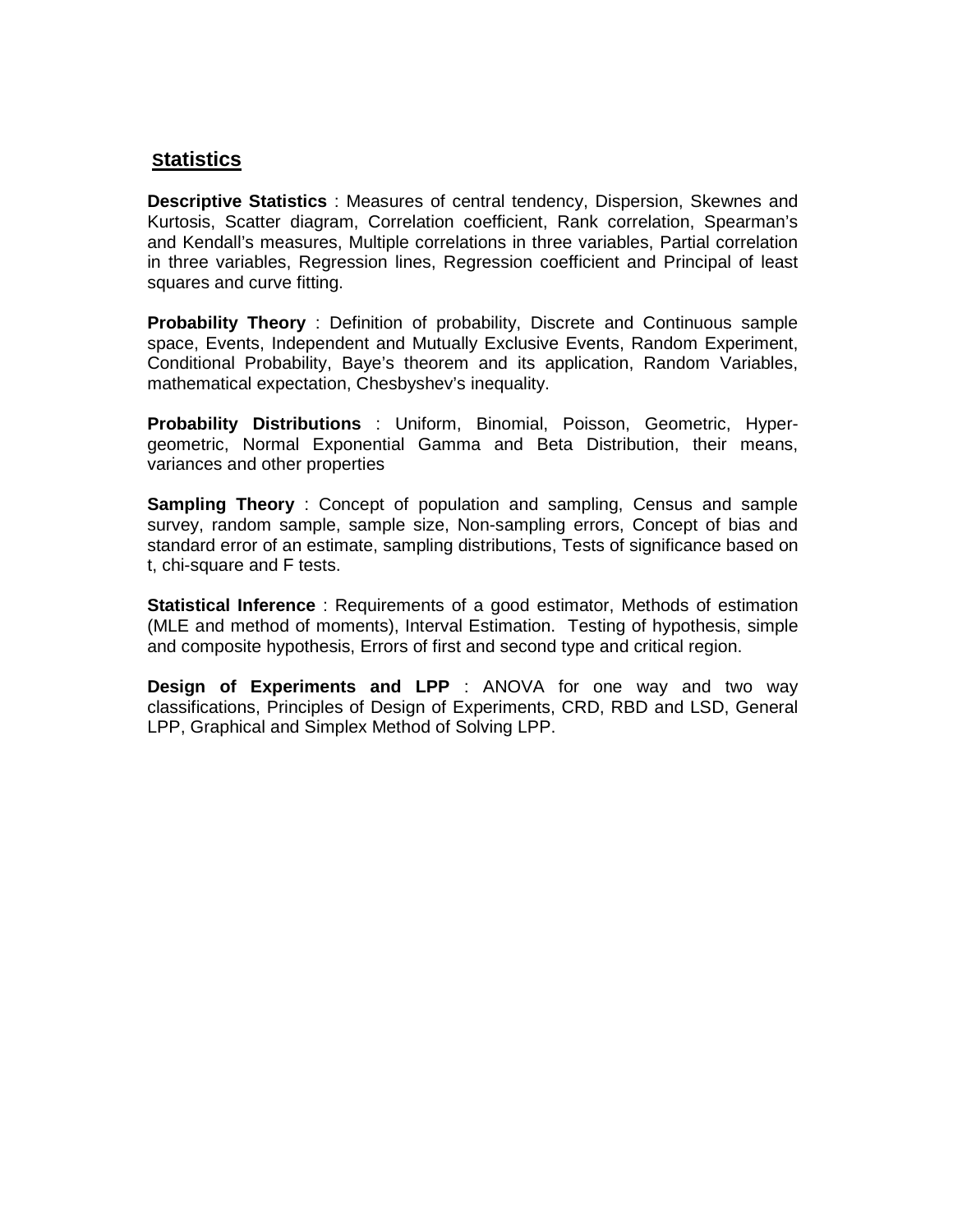## **Computer Science**

**FUNDAMENETALS & Information Technology and Information Systems :**  Recent IT tools and technologies, SDLC, ERD and System Design Principals.

**COMPUTER ARCHITECTURE** : Number System, Integer and Floating Point representations, Addition and subtraction of signed and unsigned numbers, Multiplication and division of signed and unsigned numbers, CISC and RISC characteristics, Cache memory – Organization and Structure, Cache mapping algorithms, Cache replacement policies, Input / Output techniques.

**PROGRAMMING CONCEPT** : C, C++, Java, arithmetic, logical bitwise and conditional operators, Data, Expressions, Statements, Control Flow, iteration, Functions, Lists, Tuples, Dictionaries, Files, Modules, Packages, Object oriented programming concepts.

**DATA STRUCTURES AND ALGORITHMS** : Arrays, stacks, queues, linked lists, trees, binary search trees, binary heaps, graphs, searching, sorting, time and space complexity, algorithm design techniques: greedy, dynamic programming and divideand-conquer, linear search, binary search.

**OPERATING SYSTEM** : Operating System and its function, Instruction Execution, Interrupts, Memory Management, Scheduling, etc. Case study of Linux / Unix OS.

**DATABASE MANAGEMENT SYSTEM** : Database Systems Concepts & Architecture, Data Models, Schemas & Instances, DBMS Architecture & Data Independence, Database Languages & Interfaces, Data modeling using the Entity-Relationship Approach, Relational Database Design: Function Dependencies & Normalization for Relational Databases, Functional Dependencies, Normal forms based on primary keys (INF, 2NF, 3NF & BCNF), Loss less join & Dependency preserving decomposition, SQL, PL-SQL, Database Security.

**DATA COMMUNICATION AND COMPUTER NETWORKS** : Fundamentals of Data Communication and Networks; Network models : OSI Model, Peer-to-peer processes, Interfaces, Layers in OSI model, TCP / IP model-Architecture, Layers in TCP / IP model, Similarities; Addressing: Physical, logical and port addressing. Signals: Analog and digital signals : Digital-to-Digital conversion: Line coding schemes; Analog-to-Digital conversion: Modulation and demodulation; Multiplexing; Wired Media : Magnetic media, Twisted wire-pair, Co-axial Cable, Fiber optics; Wireless media: Infrared, Radio and Microwave Transmission; Satellite Communication: Orbits, Footprints, GEO, MEO and LEO; Error detection and correction; LAN technologies; Network Security, Information Security and Web Security.